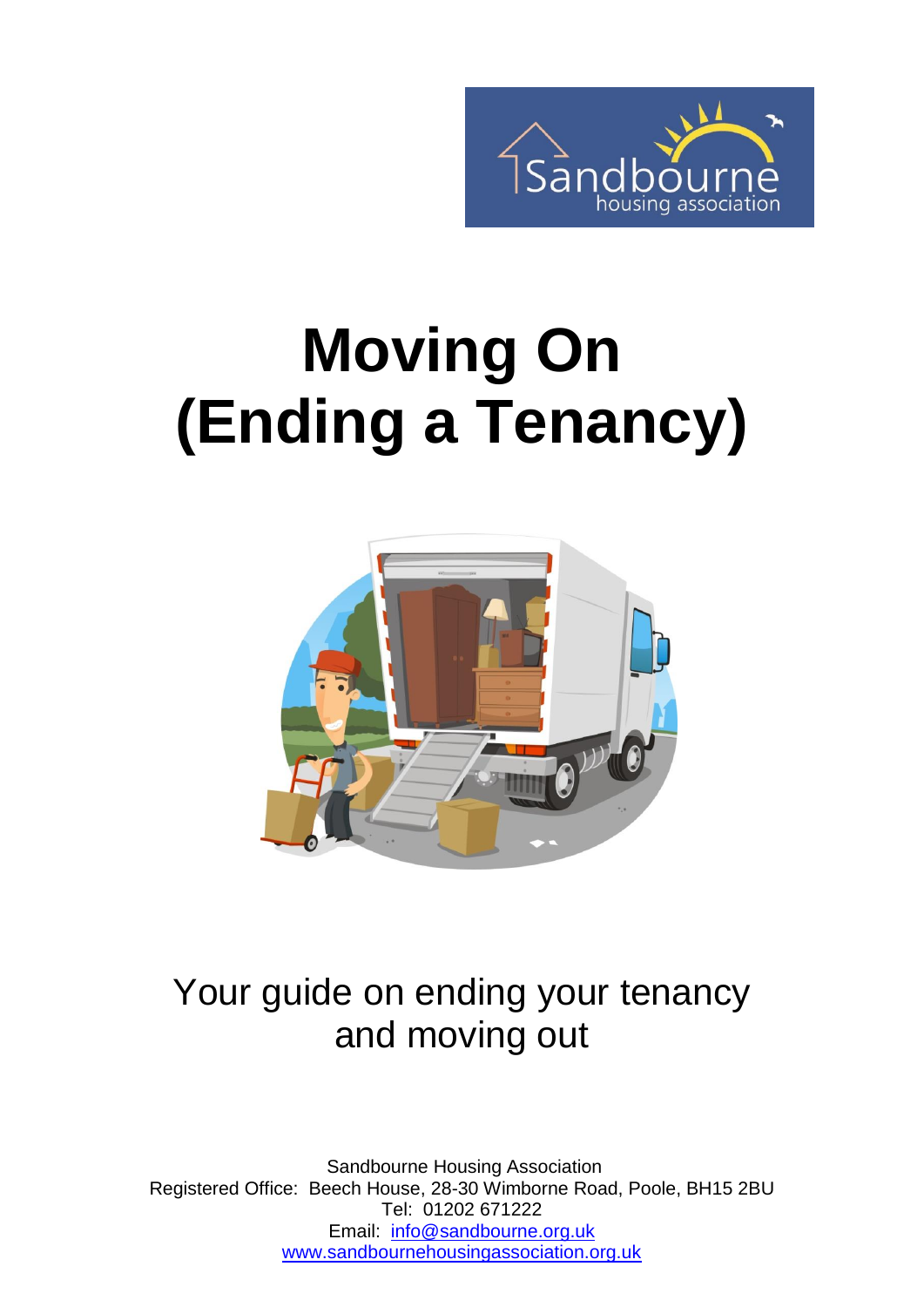### **Your guide on ending your tenancy and moving out**

This booklet sets out Sandbourne Housing Association's guide to what you (or your next-of-kin/executor) should do when needing to end a tenancy.

For some people it will be a positive thing when they want to end their tenancy to move on for a new start in life. For others it might not be so positive and for the elderly it might be a move to extra care accommodation, or sadly if they pass away, in which case this leaflet is intended to help the next-of-kin acting on their behalf. Therefore, any reference to 'your' may also relate to the deceased resident.

You should read this leaflet in conjunction with your tenancy agreement but if you are unsure about anything, please contact us.

### **Contents:**

| What's the first thing I need to do?                          | Page 2 |
|---------------------------------------------------------------|--------|
| What period of notice do I need to give?                      | Page 3 |
| What if I receive Housing Benefit/Universal Credit?           | Page 4 |
| What about any balance on the rent/service<br>charge account? | Page 4 |
| What do I need to remove from the property<br>when I leave?   | Page 5 |
| What additional charges might I incur?                        | Page 6 |
| What else should I be aware of?                               | Page 6 |
| Need more information?                                        | Page 7 |
| Checklist for moving out                                      |        |
| <b>Termination of Tenancy form</b>                            |        |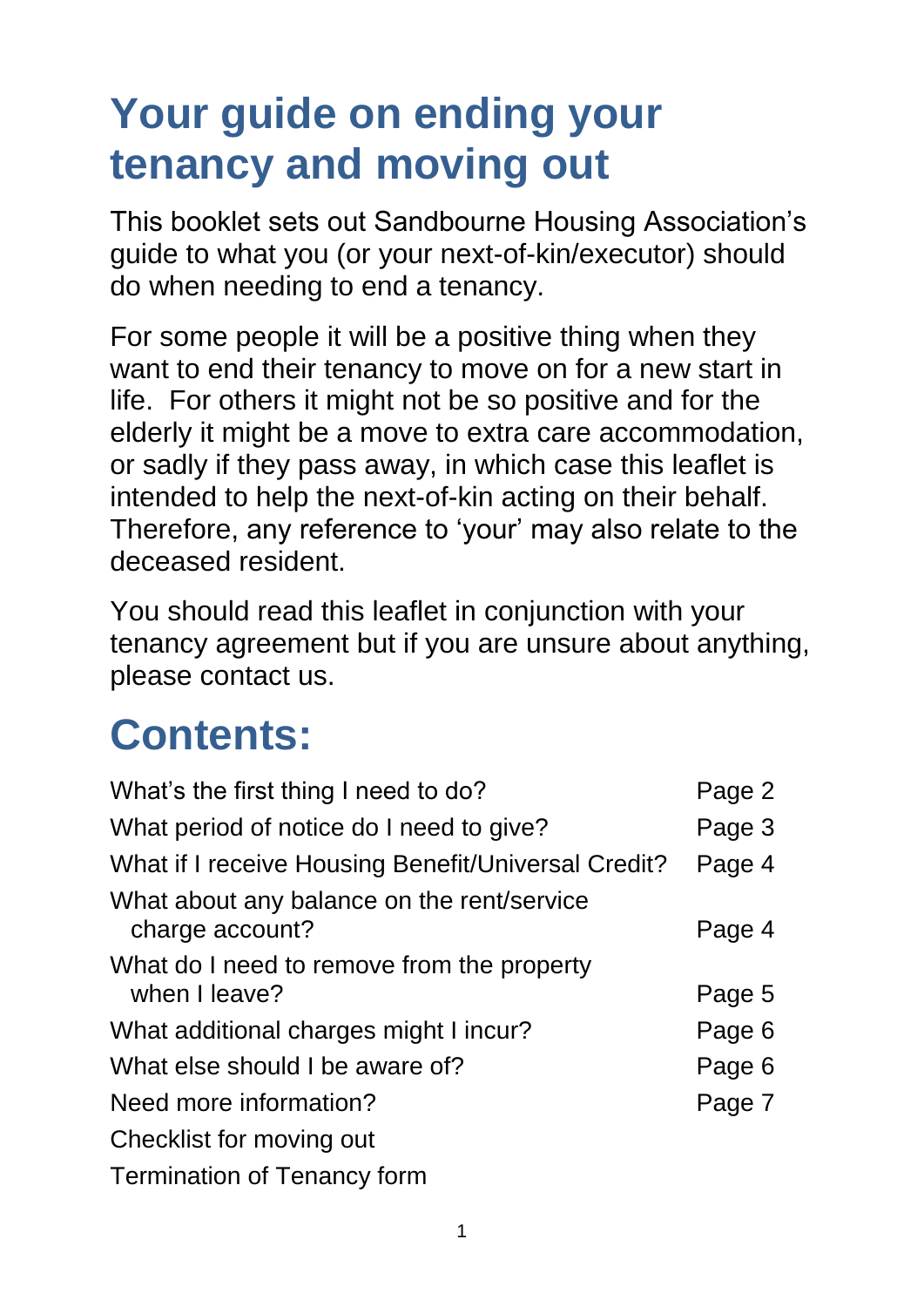### **What is the first thing I need to do?**

If you intend to end your tenancy because you are moving to alternative accommodation, eg to another housing association, council or landlord, care home, or buying your own property, you need to:

#### **If you are the tenant:**

- Let us know as soon as possible by ringing the office or writing to us.
- Check your tenancy agreement regarding the period of notice required to terminate (or see page 3).
- We will either provide you with a form to complete and return, agreeing the termination period and date, or ask you to follow up your call by writing to us confirming your intentions. Alternatively, you can use the form at the end of this leaflet.
- To be legally binding, all notices of termination need to be signed by the tenant(s). Therefore, if advising us of a termination by phone or by email, it must be followed up with written and signed confirmation.
- We will then write to you advising you what you need to do next and confirming the tenancy end date.

#### **If you are the next-of-kin/executor acting on behalf of the tenant who has died:**

 Let us know as soon as possible, by ringing the office, that your relative/friend has died and tell us that you are the next-of-kin/executor.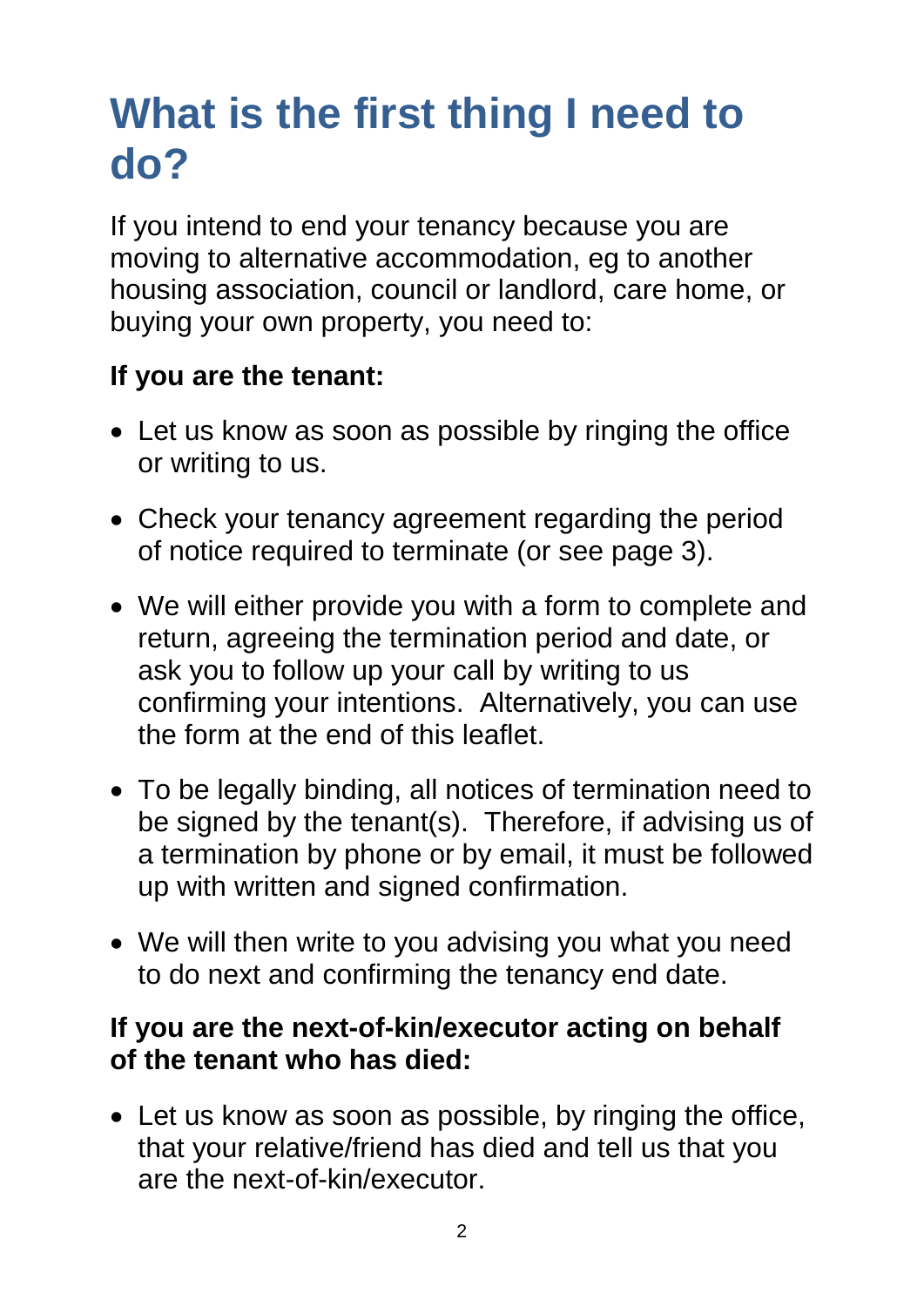- Confirm the details to us in a letter, letting us know when the tenant died and asking to give the relevant period of notice. Alternatively, you can use the form at the end of this leaflet.
- We will then write to you confirming the termination date and advising you what you need to do next.

### **What period of notice do I need to give?**

This will depend on the type of accommodation you occupy and the terms of your tenancy agreement.

#### **Rented 18+ Properties:**

Your period of notice will be one month and you will be responsible for all rent and charges payable up to the agreed termination date.

#### **Rented 60+ Properties:**

Your period of notice will either be four weeks or one month (please check your tenancy agreement) and you will be responsible for all rent and charges payable up to the agreed termination date. The notice period will not start until the Monday after we have received your letter.

#### **What if I am the next-of-kin/executor of someone who has died?**

The estate of the deceased person is legally responsible for the tenancy, including payment of rent and charges payable up to the agreed termination date.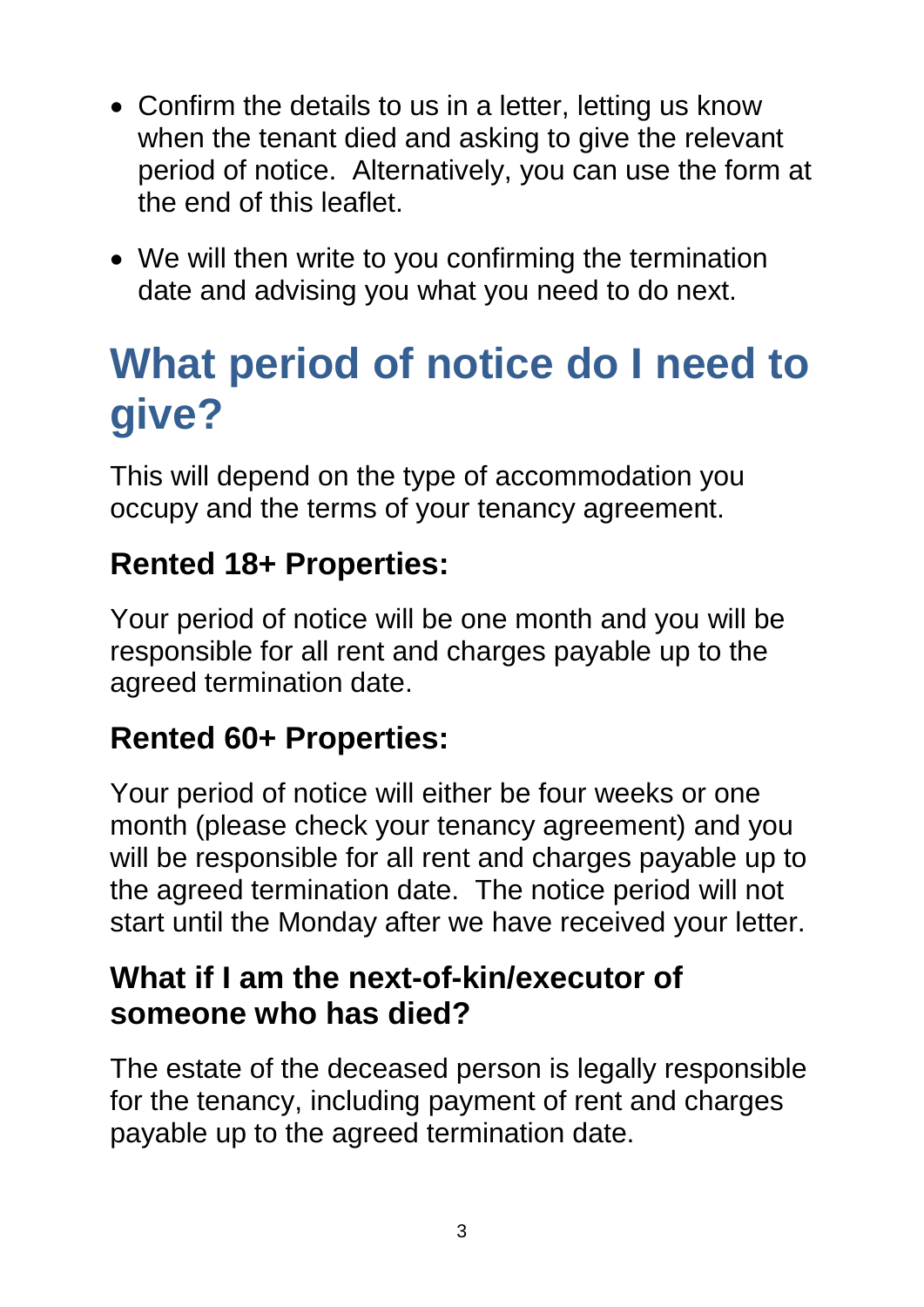### **What if I receive Housing Benefit or Universal Credit?**

If you, or the person on whose behalf you are acting (in the case of the next-of-kin/executor acting for a deceased resident), are in receipt of Housing Benefit (HB) or Universal Credit (UC), it is your responsibility to let the local council for HB or Department for Works and Pensions (DWP) for UC know when the tenancy will end.

If you are in receipt of Housing Benefit (HB) or Universal Credit (UC) and are moving to alternative rented accommodation, under the regulations it will only be paid by the local council for HB, or Department for Works and Pensions (DWP) for UC, up to the end of the week that you leave your home, which may not be the date when your tenancy formally ends.

Therefore, when we calculate any monies payable to you or owed to us at the end of your tenancy, we will have to allow time (normally up to six weeks) for any over-payments, if made to us, which will be claimed back by the council or DWP from us.

If you take up another tenancy elsewhere during your notice period, your local council or DWP may consider an application for 'overlapping' payments on two homes, but this is at their discretion and it is down to you to contact them and apply for it – we cannot sort this for you.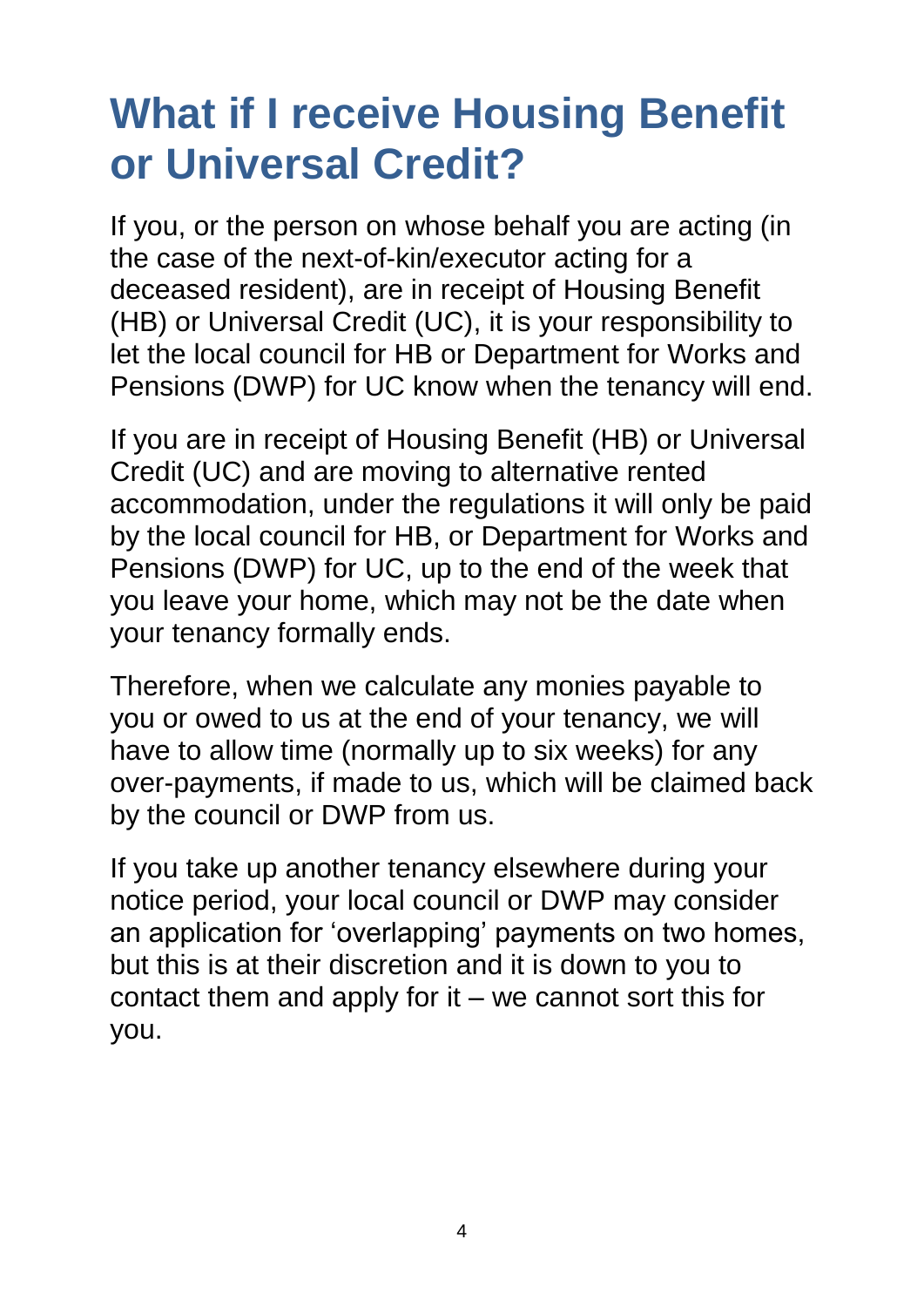### **What about any balance on the rent/service charge account?**

**If you owe us:** You will need to pay all rent and charges owed to us at the end of your tenancy. We will send you an up-to-date statement and will tell you the final amount owed to us. We can also give you a leaflet on 'Ways to Pay' Sandbourne.

**If we owe you:** We will write to you enclosing a final statement and, depending on the method you use to pay your rent and charges, we will either refund you by means of a pay back into your normal bank or building society account that we have on record or, if that is not possible, we will send you a cheque.

**If you are a next-of-kin/executor:** We will write to you and tell you whether there is money payable to us or owed to the estate of the deceased resident. We will provide you with a statement of the rent account and a breakdown of any other charges that may be payable or refundable. If we owe the estate, this will normally be paid by cheque to the next-of-kin/executor. We can also give you a leaflet on 'Ways to Pay' Sandbourne if the estate owes us any monies.

### **What do I need to remove from the property when I leave?**

When leaving a Sandbourne property, for whatever reason, all personal belongings must be removed from the property before the tenancy can be formally ended.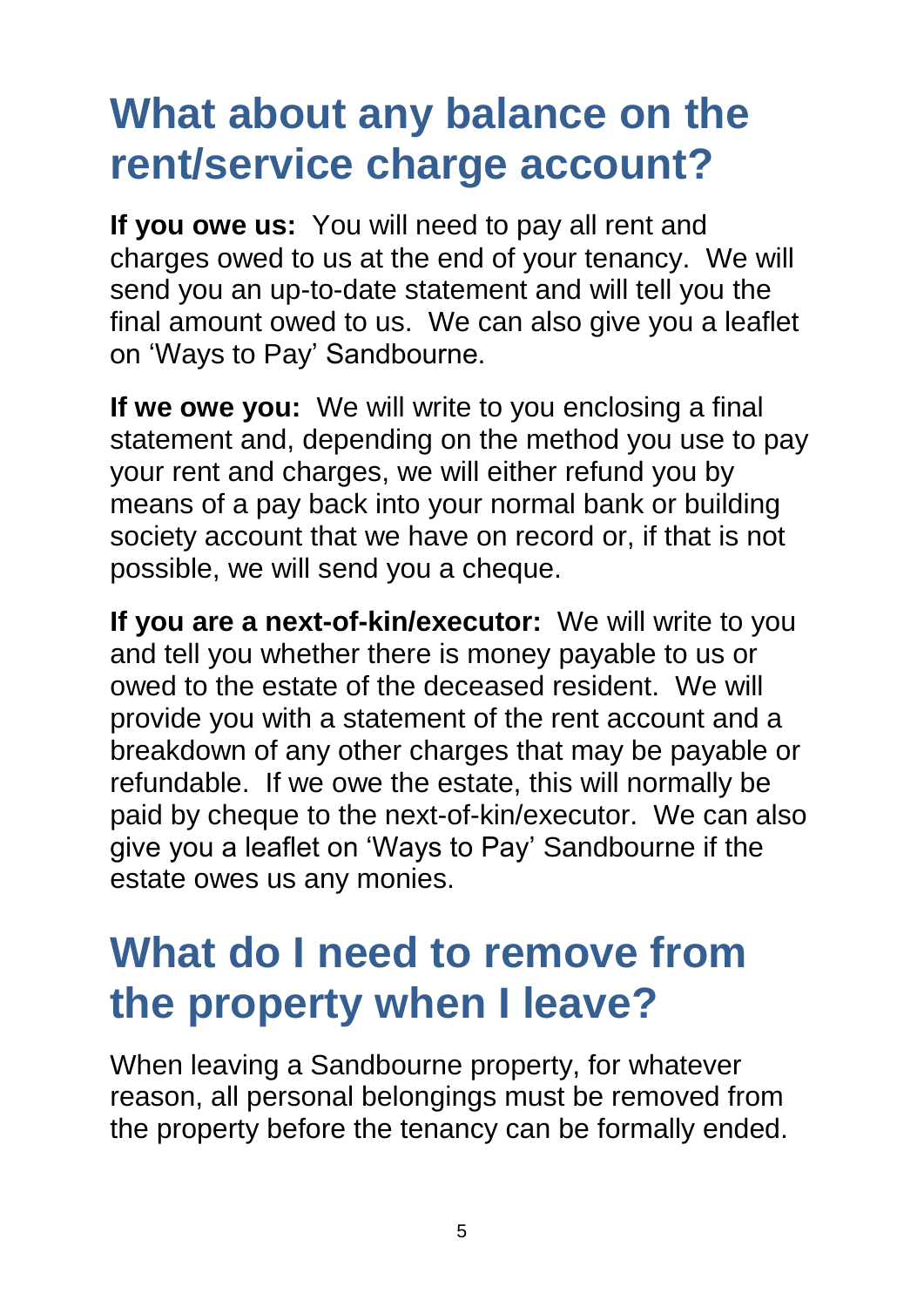All carpets, curtains and electrical goods must also be removed, along with **all** rubbish, unless it has been agreed with us that specific items, eg carpets, can be left.

Please remember that if you have removed items like light fittings, cookers, washing machines, doors, handles, etc, you should talk to us about the need to re-instate these and, where applicable, cap off appliances, especially gas cooker and fires, etc, before or when you move out.

### **What additional charges might I incur?**

Before the tenancy can end, a pre-void inspection will be carried out. This is to check that the property is being handed back to us in the same state as when it was handed to you.

If we find that there is any damage or there are fixtures and fittings that need to be re-instated or repairs/ redecorations needed, you may be responsible for the costs incurred. Similarly, if all items have **not** been removed from the property, we may have to arrange for these to be cleared and you will be recharged for this. We cannot accept responsibility for anything you leave in the property after the termination date.

We accept that it may be difficult for a next-of-kin/ executor of a deceased tenant to clear a property, so please ring and speak to us if you think you may have problems doing this.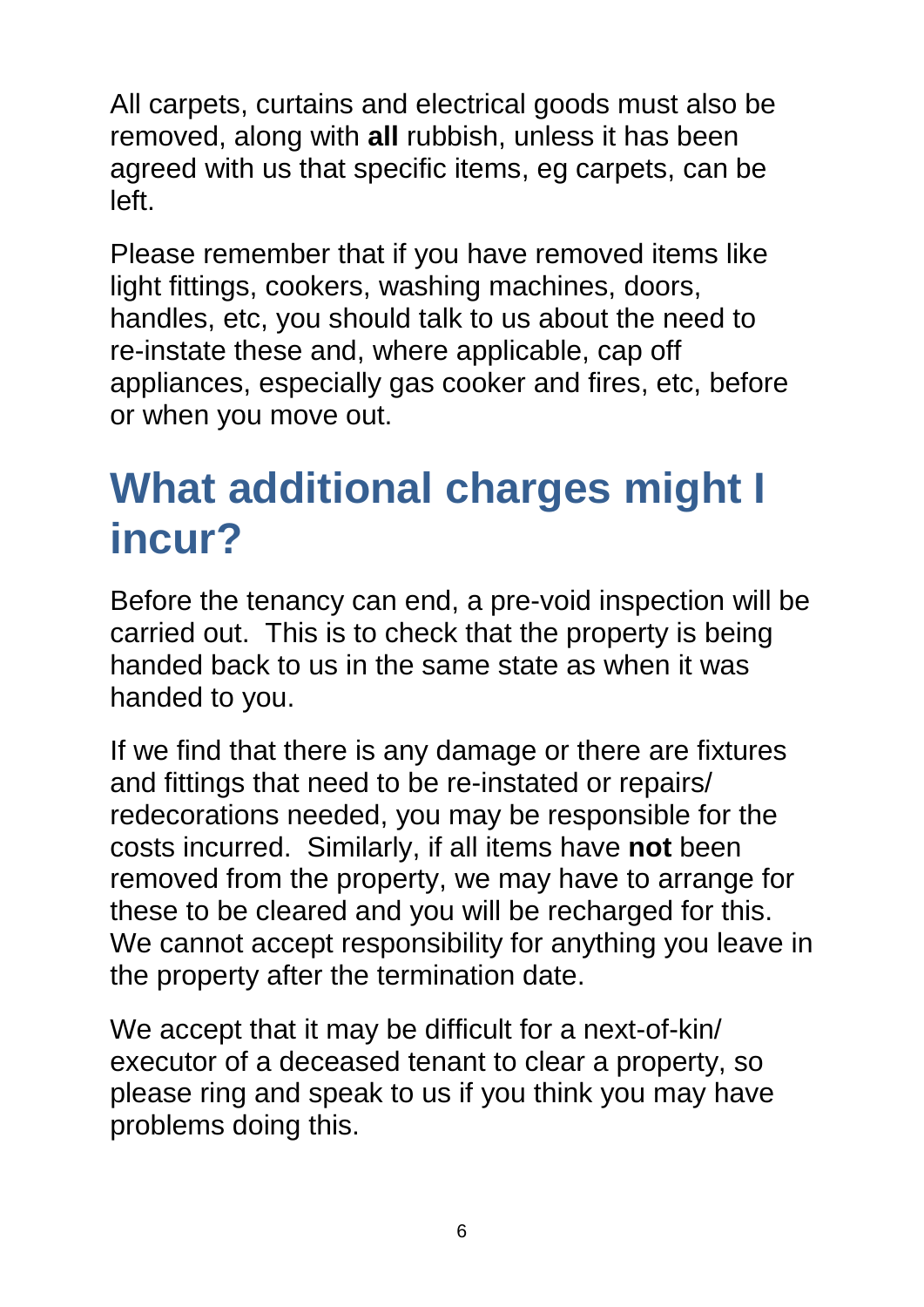### **What else should I be aware of?**

Sandbourne may ask to show prospective new tenants around your property. We will make an appointment with you if this is necessary before you move out.

### **Need more information?**

You can:

Write to us at our registered office:

Beech House, 28-30 Wimborne Road, Poole, BH15 2BU

Email: [info@sandbourne.org.uk](mailto:info@sandbourne.org.uk)

Website: [www.sandbournehousingassociation.org.uk](http://www.sandbournehousingassociation.org.uk/)

Telephone us on: 01202 671222

Please note that telephone calls to the registered office number above may be recorded for information and training purposes.

In addition, we do have a range of other leaflets on specific topics, available on our website or upon request from our office.

> First published March 2016 Last updated October 2019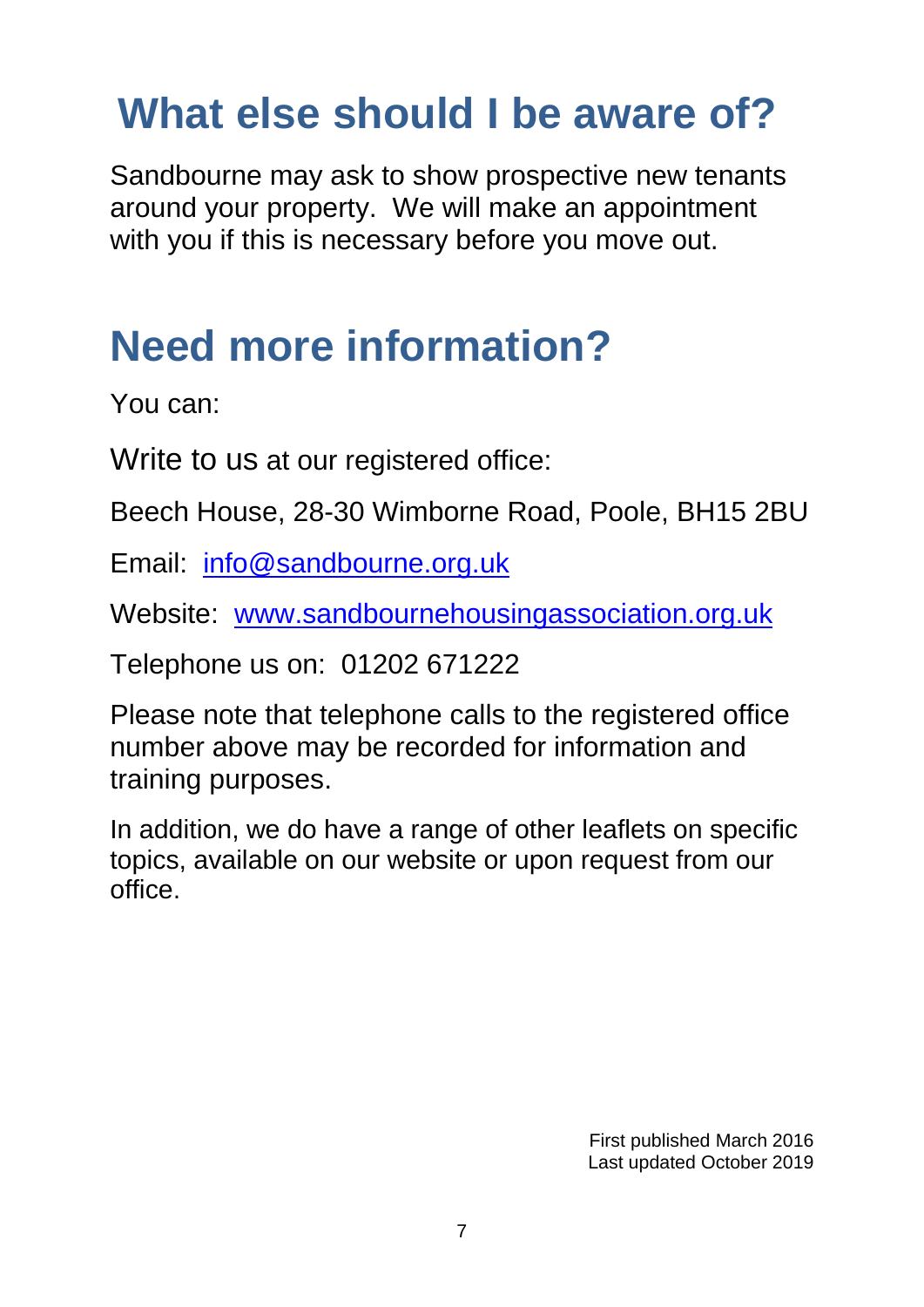## **Checklist for moving out …..**

#### **Have you:**

Cancelled any Direct Debits/Standing Orders which have been set up to pay your rent/charges? We can cancel a Direct Debit for your rent/service charges if done through 'allpay' but not a Standing Order as only you can do this at your bank.

Removed all personal belongings, leaving only those items agreed with us? This includes electrical goods etc and any items in the garden, where applicable.

Re-instated any fittings, including capping off gas cookers and washing machine water pipes, as agreed with us, and carried out any repairs or redecorations that you may be responsible for?

Cleaned your property, including wiping down any work surfaces, putting out the rubbish, etc?

Settled any rent/charges owed to us up to the tenancy end date?

If you claim benefits, have you informed the local council's Housing Benefits Department or Department for Works and Pensions for Universal Credit?

Told the local Council Tax office of the date you are leaving the property?

Contacted the electricity, gas or water company to give them your final meter reading (keeping a note of this to check your final bill)?

Told the TV Licensing Authority of your moving out and your new address?

Contacted the telephone/cable/Sky/Virgin TV company, etc, so that any lines can be disconnected?

Arranged for your post to be directed by the Post Office as we will not normally forward post to you?

Given a forwarding address for any final correspondence from us?

Arranged with Sandbourne to hand back any keys, fobs, pendants, etc?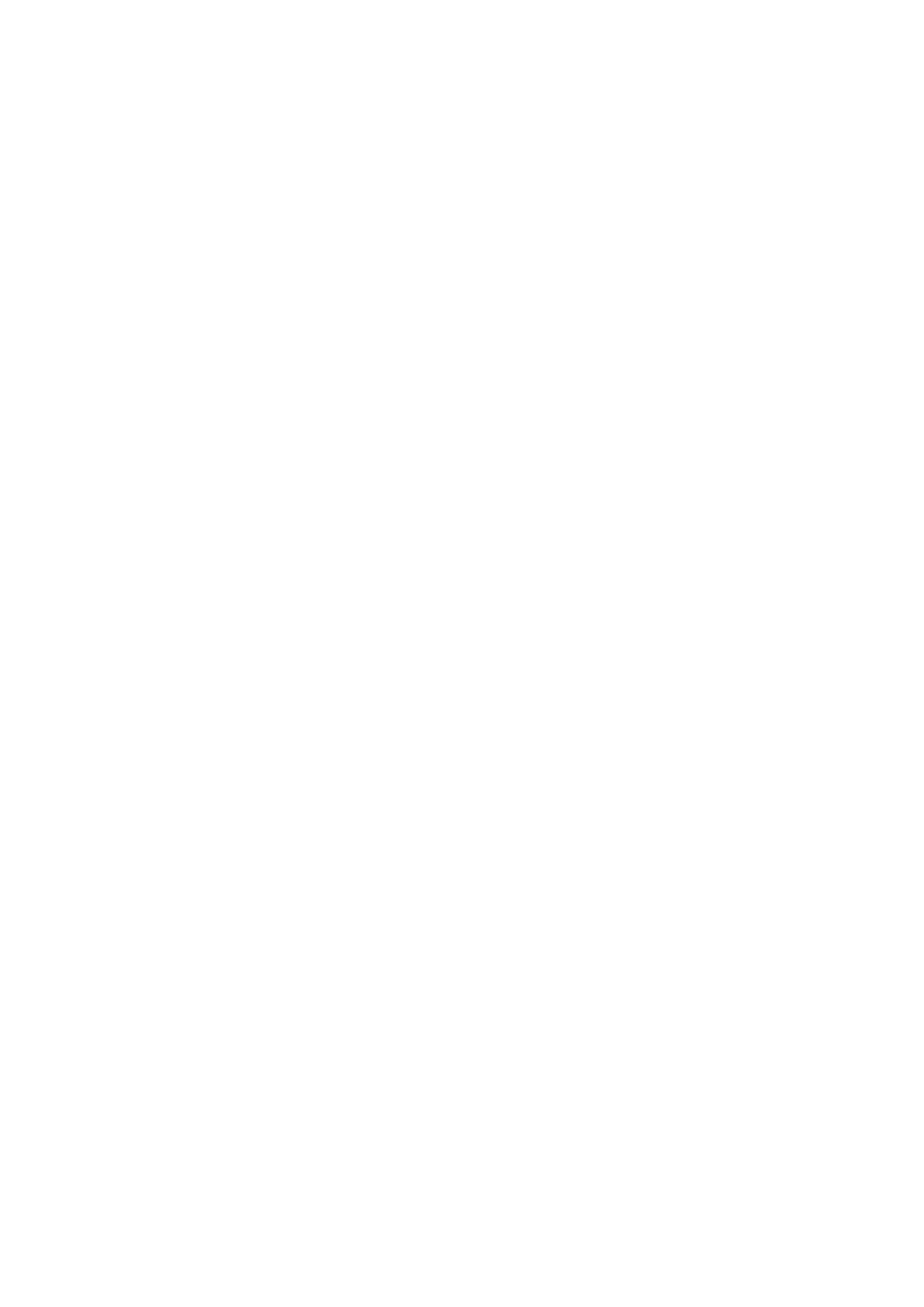

#### **TERMINATION OF TENANCY**

| To: | <b>Sandbourne Housing Association</b><br><b>Beech House</b><br>28-30 Wimborne Road<br>Poole<br><b>BH15 2BU</b> |  |  |  |  |  |  |
|-----|----------------------------------------------------------------------------------------------------------------|--|--|--|--|--|--|
|     | From: Tenant(s)<br>names(s):                                                                                   |  |  |  |  |  |  |
|     | Address:                                                                                                       |  |  |  |  |  |  |

I/We would advise you that I/we wish to give Sandbourne Housing Association one calendar month/4 weeks' notice of my/our intention to end my/our tenancy in respect of the above address.

| I/We intend to end<br>my/our tenancy on:                            | Sunday |
|---------------------------------------------------------------------|--------|
| I/We will return my/our<br>keys to Sandbourne<br>before 12 noon on: | Monday |